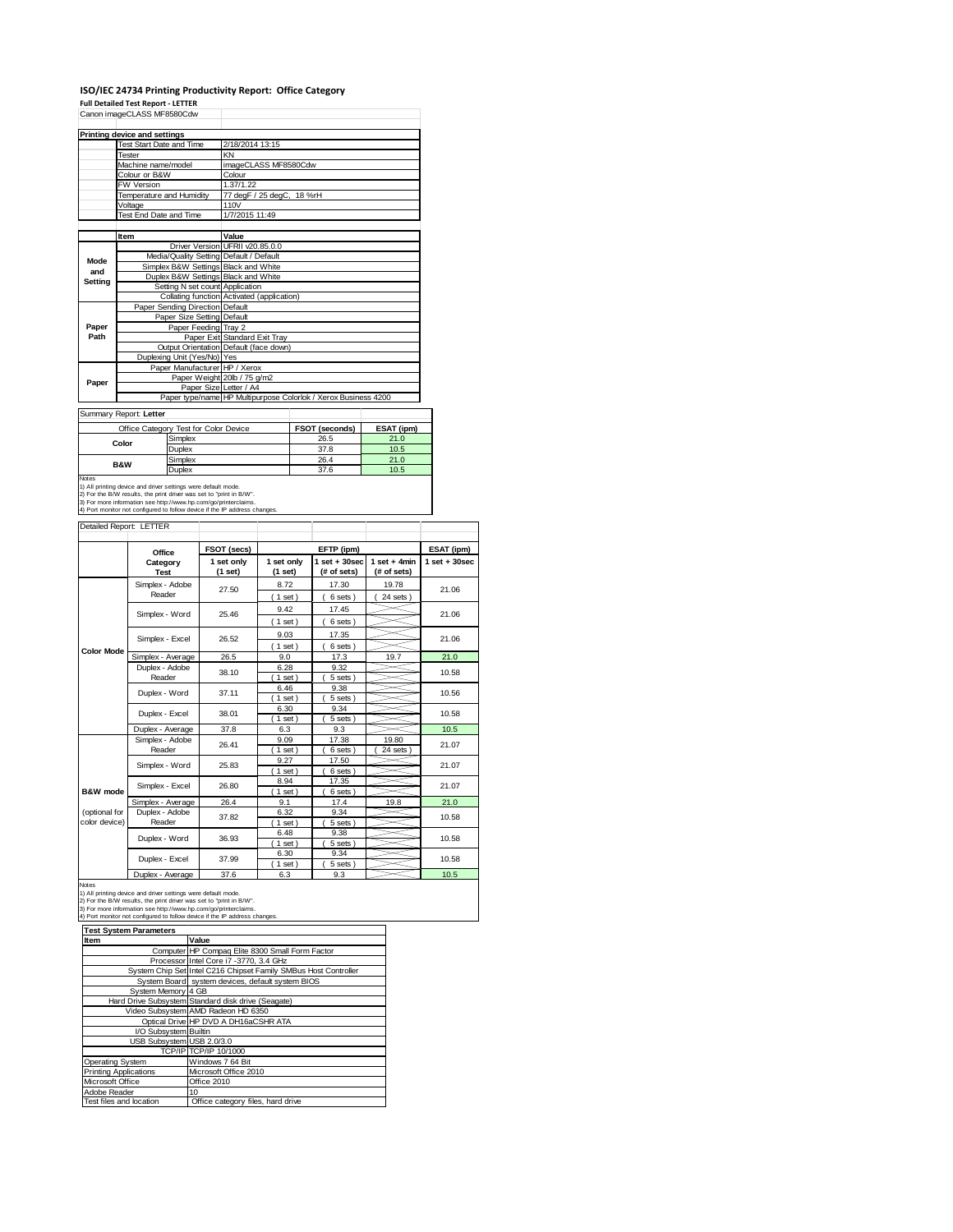|                | ISO/IEC 24734 Printing Productivity Report: Office Category |                                                                |  |  |  |  |
|----------------|-------------------------------------------------------------|----------------------------------------------------------------|--|--|--|--|
|                | <b>Full Detailed Test Report - A4</b>                       |                                                                |  |  |  |  |
|                | Canon imageCLASS MF8580Cdw                                  |                                                                |  |  |  |  |
|                |                                                             |                                                                |  |  |  |  |
|                | Printing device and settings                                |                                                                |  |  |  |  |
|                | Test Start Date and Time                                    | 2/18/2014 13:15                                                |  |  |  |  |
|                | Tester                                                      | KN                                                             |  |  |  |  |
|                | Machine name/model                                          | imageCLASS MF8580Cdw                                           |  |  |  |  |
|                | Colour or B&W                                               | Colour                                                         |  |  |  |  |
|                | FW Version                                                  | 1.37/1.22                                                      |  |  |  |  |
|                | Temperature and Humidity                                    | 77 degF / 25 degC, 18 %rH                                      |  |  |  |  |
|                | Voltage                                                     | 110V                                                           |  |  |  |  |
|                | Test End Date and Time                                      | 1/7/2015 11:49                                                 |  |  |  |  |
|                |                                                             |                                                                |  |  |  |  |
|                | Item                                                        | Value                                                          |  |  |  |  |
|                |                                                             | Driver Version UFRII v20.85.0.0                                |  |  |  |  |
| Mode           | Media/Quality Setting Default / Default                     |                                                                |  |  |  |  |
| and            | Simplex B&W Settings Black and White                        |                                                                |  |  |  |  |
| <b>Setting</b> | Duplex B&W Settings Black and White                         |                                                                |  |  |  |  |
|                | Setting N set count Application                             |                                                                |  |  |  |  |
|                |                                                             | Collating function Activated (application)                     |  |  |  |  |
|                | Paper Sending Direction Default                             |                                                                |  |  |  |  |
|                | Paper Size Setting Default                                  |                                                                |  |  |  |  |
| Paper          | Paper Feeding Tray 2                                        |                                                                |  |  |  |  |
| Path           |                                                             | Paper Exit Standard Exit Tray                                  |  |  |  |  |
|                |                                                             | Output Orientation Default (face down)                         |  |  |  |  |
|                | Duplexing Unit (Yes/No) Yes                                 |                                                                |  |  |  |  |
|                | Paper Manufacturer HP / Xerox                               |                                                                |  |  |  |  |
|                |                                                             |                                                                |  |  |  |  |
|                |                                                             | Paper Weight 20lb / 75 g/m2                                    |  |  |  |  |
| Paper          | Paper Size Letter / A4                                      | Paper type/name HP Multipurpose Colorlok / Xerox Business 4200 |  |  |  |  |

Summary Report: **A4**

|                                                                                                                                              | Office Category Test for Color Device | <b>FSOT (seconds)</b> | ESAT (ipm) |  |  |
|----------------------------------------------------------------------------------------------------------------------------------------------|---------------------------------------|-----------------------|------------|--|--|
| Colour                                                                                                                                       | Simplex                               | 26.6                  | 19.9       |  |  |
|                                                                                                                                              | Duplex                                | 38.4                  | 10.3       |  |  |
|                                                                                                                                              | Simplex                               | 26.3                  | 19.9       |  |  |
| <b>B&amp;W</b>                                                                                                                               | Duplex                                | 38.1                  | 10.3       |  |  |
| <b>Notes</b><br>1) All printing device and driver settings were default mode.<br>Of Finds DAI conductive and development of the Body Co DAIR |                                       |                       |            |  |  |

2) For the B/W results, the print driver was set to "print in B/W". 3) For more information see http://www.hp.com/go/printerclaims. 4) Port monitor not configured to follow device if the IP address changes.

| Detailed Report: A4            |                           |                       |                              |                                  |                               |                   |
|--------------------------------|---------------------------|-----------------------|------------------------------|----------------------------------|-------------------------------|-------------------|
|                                | Office                    | FSOT (secs)           |                              | EFTP (ipm)                       |                               | ESAT (ipm)        |
|                                | Category<br><b>Test</b>   | 1 set only<br>(1 set) | 1 set only<br>(1 set)        | $1$ set $+30$ sec<br>(# of sets) | $1$ set + 4min<br>(# of sets) | $1$ set $+30$ sec |
|                                | Simplex - Adobe<br>Reader | 26.95                 | 8.90<br>$1$ set)             | 16.53<br>6 sets)                 | 18.82<br>23 sets              | 20.00             |
|                                | Simplex - Word            | 26.19                 | 9.16                         | 16.71                            |                               | 20.00             |
| Colour                         | Simplex - Excel           | 26.59                 | $1$ set)<br>9.02<br>$1$ set) | 6 sets)<br>16.63<br>6 sets)      |                               | 19.98             |
| Mode                           | Simplex - Average         | 26.6                  | 9.0                          | 16.6                             | 18.8                          | 19.9              |
|                                | Duplex - Adobe<br>Reader  | 38.76                 | 6.18<br>$1$ set)             | 9.08<br>5 sets)                  |                               | 10.30             |
|                                | Duplex - Word             | 37.79                 | 6.34<br>$1$ set)             | 9.16<br>5 sets)                  |                               | 10.30             |
|                                | Duplex - Excel            | 38.42                 | 6.24<br>$1$ set)             | 9.10<br>5 sets)                  |                               | 10.30             |
|                                | Duplex - Average          | 38.4                  | 6.2                          | 9.1                              |                               | 10.3              |
|                                | Simplex - Adobe<br>Reader | 26.52                 | 9.03<br>$1$ set $)$          | 16.63<br>6 sets)                 | 18.88<br>23 sets              | 19.98             |
|                                | Simplex - Word            | 25.98                 | 9.23<br>$1$ set)             | 16.75<br>6 sets)                 |                               | 20.00             |
| B&W mode                       | Simplex - Excel           | 26.40                 | 9.09<br>$1$ set)             | 16.66<br>6 sets)                 |                               | 20.00             |
|                                | Simplex - Average         | 26.3                  | 9.1                          | 16.6                             | 18.8                          | 19.9              |
| (optional for<br>color device) | Duplex - Adobe<br>Reader  | 38.24                 | 6.26<br>$1$ set)             | 9.10<br>5 sets)                  |                               | 10.30             |
|                                | Duplex - Word             | 37.54                 | 6.38<br>$1$ set)             | 9.18<br>5 sets)                  |                               | 10.30             |
|                                | Duplex - Excel            | 38.32                 | 6.24<br>$1$ set              | 9.10<br>5 sets                   |                               | 10.30             |
|                                | Duplex - Average          | 38.1                  | 6.2                          | 9.1                              |                               | 10.3              |

| <b>Test System Parameters</b> |                                                                 |  |  |  |
|-------------------------------|-----------------------------------------------------------------|--|--|--|
| Item                          | Value                                                           |  |  |  |
|                               | Computer HP Compaq Elite 8300 Small Form Factor                 |  |  |  |
|                               | Processor Intel Core i7 -3770, 3.4 GHz                          |  |  |  |
|                               | System Chip Set Intel C216 Chipset Family SMBus Host Controller |  |  |  |
|                               | System Board system devices, default system BIOS                |  |  |  |
| System Memory 4 GB            |                                                                 |  |  |  |
|                               | Hard Drive Subsystem Standard disk drive (Seagate)              |  |  |  |
|                               | Video Subsystem AMD Radeon HD 6350                              |  |  |  |
|                               | Optical Drive HP DVD A DH16aCSHR ATA                            |  |  |  |
| I/O Subsystem Builtin         |                                                                 |  |  |  |
| USB Subsystem USB 2.0/3.0     |                                                                 |  |  |  |
|                               | TCP/IP TCP/IP 10/1000                                           |  |  |  |
| Operating System              | Windows 7 64 Bit                                                |  |  |  |
| <b>Printing Applications</b>  | Microsoft Office 2010                                           |  |  |  |
| Microsoft Office              | Office 2010                                                     |  |  |  |
| Adobe Reader                  | 10                                                              |  |  |  |
| Test files and location       | Office category files, hard drive                               |  |  |  |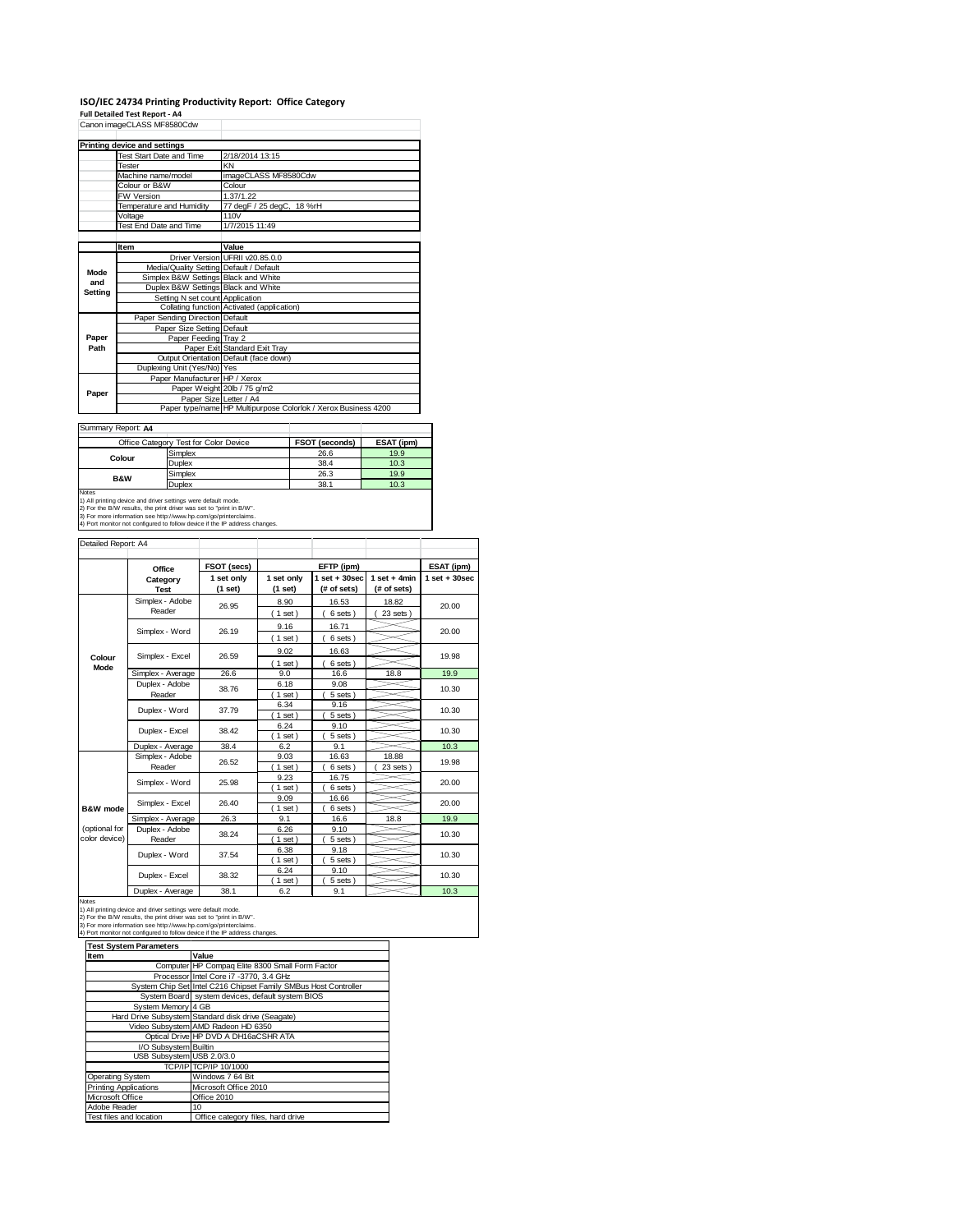### **ISO/IEC 17629 First Print Out Time Report: Office Category**

**Full Detailed Test Report ‐ LETTER**

|            | Canon imageCLASS MF8580Cdw      |                                |
|------------|---------------------------------|--------------------------------|
|            | Printing device and settings    |                                |
|            | <b>Test Start Date and Time</b> | 1/27/2014 16:10                |
|            | Tester                          | KN                             |
|            | Machine name/model              | imageCLASS MF8580Cdw           |
|            | Colour or B&W                   | Colour                         |
|            | Configuration (options)         | Default                        |
|            | Controller                      | Not Specified                  |
|            | Printing device page count      | Not Specified                  |
|            | Printing supplies page count    | Not Specified                  |
|            | Temperature and Humidity        | 76 degF / 24 degC, 15 %rH      |
|            | Voltage                         | 110V                           |
|            | Test End Date and Time          | 1/14/2015 2:07                 |
|            |                                 |                                |
|            | Item                            | Value                          |
| Mode       | PDL and driver version          | default                        |
| and        | Print Quality mode              | default                        |
| Setting    | B&W settings                    | default                        |
|            | Paper feed orientation          | Short Edge                     |
| Paper      | Paper type setting              | default                        |
|            | Paper feeding                   | Standard cassette              |
|            | Paper exit                      | Standard exit tray             |
| Paper Path | Output orientation              | default (face up or face down) |
|            | Duplexing unit                  | Short Edge                     |

**ISO First Page Out Time Summary Report: Office Category**

| Summary Report: Letter |         |                           |
|------------------------|---------|---------------------------|
|                        |         | FPOT from Ready (seconds) |
| Color                  | Simplex | 16.4                      |
|                        | Duplex  | 25.4                      |
| <b>B&amp;W</b>         | Simplex | 16.4                      |
|                        | Duplex  | 25.4                      |

| <b>Detailed Report: LETTER</b> |                                                                                                                                                                                                                                                                                                                                                       |                   |                    |                              |                      |                   |
|--------------------------------|-------------------------------------------------------------------------------------------------------------------------------------------------------------------------------------------------------------------------------------------------------------------------------------------------------------------------------------------------------|-------------------|--------------------|------------------------------|----------------------|-------------------|
|                                |                                                                                                                                                                                                                                                                                                                                                       | Word<br>(seconds) | Excel<br>(seconds) | Adobe<br>Reader<br>(seconds) | Average<br>(seconds) | <b>Delay Time</b> |
|                                | FPOT from Ready - Simplex                                                                                                                                                                                                                                                                                                                             | 16.02             | 16.39              | 16.87                        | 16.43                | 50 Seconds        |
|                                | FPOT from Ready - Duplex                                                                                                                                                                                                                                                                                                                              | 24.89             | 25.47              | 25.96                        | 25.44                | 50 Seconds        |
| <b>Color Mode</b>              | FPOT from Sleep - Simplex                                                                                                                                                                                                                                                                                                                             |                   |                    | 23.47                        |                      |                   |
|                                | Recovery Time                                                                                                                                                                                                                                                                                                                                         |                   |                    | 6.6                          |                      |                   |
|                                | FPOT from Off - Simplex                                                                                                                                                                                                                                                                                                                               |                   |                    | 134.24                       |                      |                   |
|                                | Warm-up Time                                                                                                                                                                                                                                                                                                                                          |                   |                    | 117.37                       |                      |                   |
|                                | FPOT from Ready - Simplex                                                                                                                                                                                                                                                                                                                             | 16.03             | 16.39              | 16.66                        | 16.36                | 50 Seconds        |
|                                | FPOT from Ready - Duplex                                                                                                                                                                                                                                                                                                                              | 25.04             | 25.37              | 25.73                        | 25.38                | 50 Seconds        |
| <b>B&amp;W Mode</b>            | FPOT from Sleep - Simplex                                                                                                                                                                                                                                                                                                                             |                   |                    | 23.34                        |                      |                   |
|                                | Recovery Time                                                                                                                                                                                                                                                                                                                                         |                   |                    | 6.7                          |                      |                   |
|                                | FPOT from Off - Simplex                                                                                                                                                                                                                                                                                                                               |                   |                    | 134.04                       |                      |                   |
|                                | Warm-up Time                                                                                                                                                                                                                                                                                                                                          |                   |                    | 117.38                       |                      |                   |
| Notes                          | 1) All printing device and driver settings were default mode.<br>2) For the B/W results, the print driver was set to "print in B/W".<br>3) For more information see http://www.hp.com/go/printerclaims.<br>4) Port monitor not configured to follow device if the IP address changes.<br>5) Page counts were collected after completion of the tests. |                   |                    |                              |                      |                   |

|                                         | <b>Test System Parameters</b> |                                                       |  |
|-----------------------------------------|-------------------------------|-------------------------------------------------------|--|
|                                         | Item                          | Value                                                 |  |
|                                         | Computer                      | HP Compag Elite 8300 Small Form Factor                |  |
|                                         | Processor                     | Intel Core i7 -3770, 3.4 GHz                          |  |
|                                         | System Chip Set               | Intel C216 Chipset Family SMBus Host Controller       |  |
|                                         | System Board                  | system devices, default system BIOS                   |  |
| <b>Test</b>                             | <b>System Memory</b>          | 4 GB                                                  |  |
| System                                  | <b>Hard Drive Subsystem</b>   | Standard disk drive (Seagate)                         |  |
|                                         | Video Subsystem               | AMD Radeon HD 6350                                    |  |
|                                         | <b>Optical Drive</b>          | HP DVD A DH16aCSHR ATA                                |  |
|                                         | I/O Subsystem                 | <b>Builtin</b>                                        |  |
|                                         | <b>USB Subsystem</b>          | USB 2.0/3.0                                           |  |
| Printing<br>Device<br><b>Connection</b> | TCP/IP                        | 10/1000                                               |  |
|                                         | Operating System              | Windows 7 Business/Ultimate, 64 bit, Build 7601, SP 1 |  |
|                                         | <b>Printing Applications</b>  | Microsoft Office 2010 SP2                             |  |
| Software                                |                               | Adobe Reader 10.1.4                                   |  |
|                                         | <b>Print Driver</b>           | UFRII v20.85.0.0                                      |  |
|                                         | Test files and location       | Office category files, hard drive                     |  |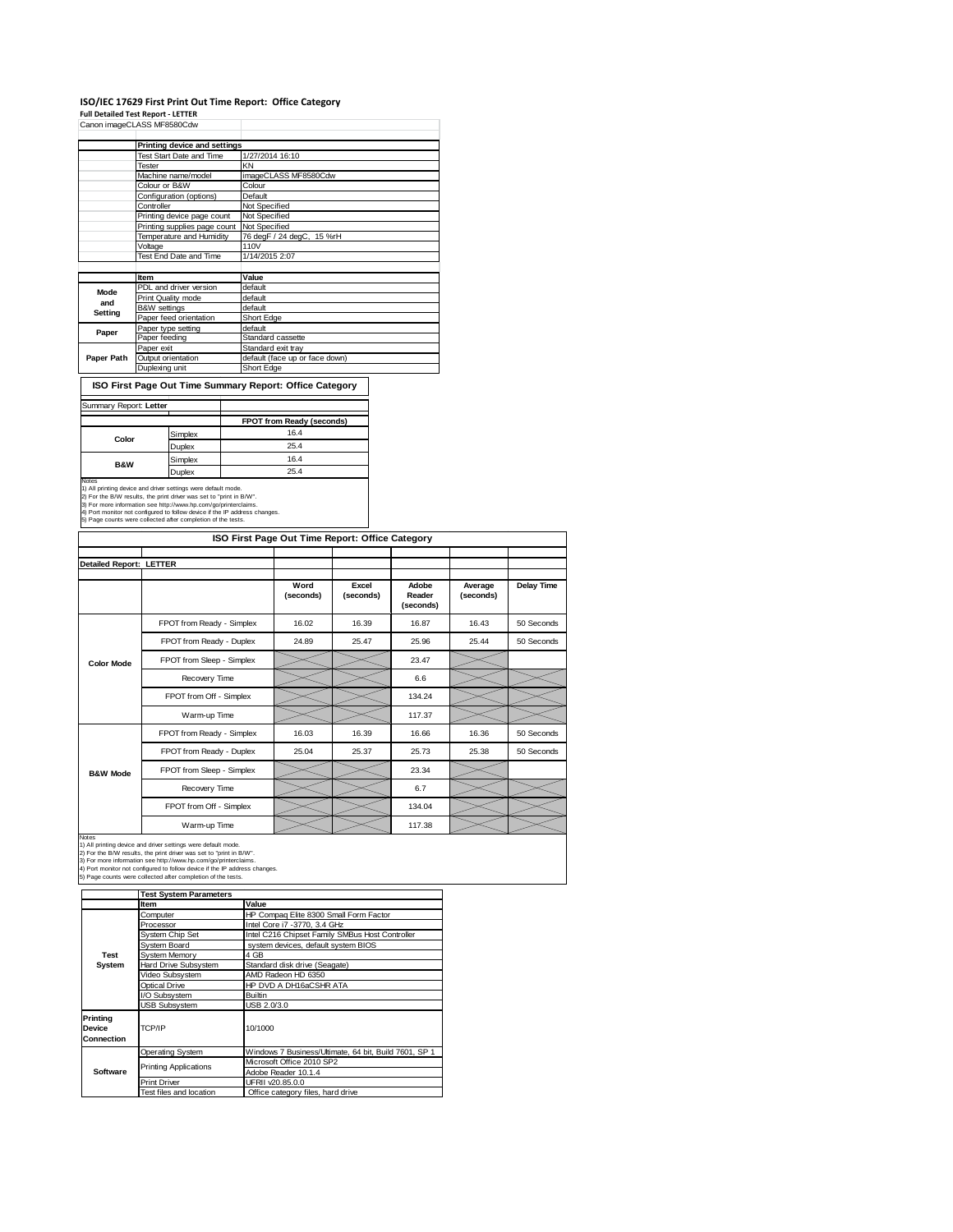### **ISO/IEC 17629 First Print Out Time Report: Office Category**

**Full Detailed Test Report ‐ A4**

|            | Canon imageCLASS MF8580Cdw      |                                |  |  |
|------------|---------------------------------|--------------------------------|--|--|
|            | Printing device and settings    |                                |  |  |
|            | <b>Test Start Date and Time</b> | 1/27/2014 16:10                |  |  |
|            | Tester                          | KN                             |  |  |
|            | Machine name/model              | imageCLASS MF8580Cdw           |  |  |
|            | Colour or B&W                   | Colour                         |  |  |
|            | Configuration (options)         | Default                        |  |  |
|            | Controller                      | Not Specified                  |  |  |
|            | Printing device page count      | Not Specified                  |  |  |
|            | Printing supplies page count    | Not Specified                  |  |  |
|            | Temperature and Humidity        | 76 degF / 24 degC, 15 %rH      |  |  |
|            | Voltage                         | 110V                           |  |  |
|            | Test End Date and Time          | 1/14/2015 2:07                 |  |  |
|            |                                 |                                |  |  |
|            | Item                            | Value                          |  |  |
| Mode       | PDL and driver version          | default                        |  |  |
| and        | Print Quality mode              | default                        |  |  |
| Setting    | B&W settings                    | default                        |  |  |
|            | Paper feed orientation          | Short Edge                     |  |  |
| Paper      | Paper type setting              | default                        |  |  |
|            | Paper feeding                   | Standard cassette              |  |  |
|            | Paper exit                      | Standard exit tray             |  |  |
| Paper Path | Output orientation              | default (face up or face down) |  |  |
|            | Duplexing unit                  | Short Edge                     |  |  |

**ISO First Page Out Time Summary Report: Office Category**

| Summary Report: A4                                                                                                                                                                                                                                                                                                                                             |               |                           |
|----------------------------------------------------------------------------------------------------------------------------------------------------------------------------------------------------------------------------------------------------------------------------------------------------------------------------------------------------------------|---------------|---------------------------|
|                                                                                                                                                                                                                                                                                                                                                                |               | FPOT from Ready (seconds) |
|                                                                                                                                                                                                                                                                                                                                                                | Simplex       | 16.6                      |
| Colour                                                                                                                                                                                                                                                                                                                                                         | <b>Duplex</b> | 25.8                      |
| <b>B&amp;W</b>                                                                                                                                                                                                                                                                                                                                                 | Simplex       | 16.5                      |
|                                                                                                                                                                                                                                                                                                                                                                | <b>Duplex</b> | 25.7                      |
| Notes<br>1) All printing device and driver settings were default mode.<br>2) For the B/W results, the print driver was set to "print in B/W".<br>3) For more information see http://www.hp.com/go/printerclaims.<br>4) Port monitor not configured to follow device if the IP address changes.<br>5) Page counts were collected after completion of the tests. |               |                           |

| ISO First Page Out Time Report: Office Category |                           |                   |                    |                              |                      |                   |  |
|-------------------------------------------------|---------------------------|-------------------|--------------------|------------------------------|----------------------|-------------------|--|
|                                                 |                           |                   |                    |                              |                      |                   |  |
| <b>Detailed Report: A4</b>                      |                           |                   |                    |                              |                      |                   |  |
|                                                 |                           | Word<br>(seconds) | Excel<br>(seconds) | Adobe<br>Reader<br>(seconds) | Average<br>(seconds) | <b>Delay Time</b> |  |
|                                                 | FPOT from Ready - Simplex | 16.22             | 16.53              | 17.04                        | 16.60                | 50 Seconds        |  |
|                                                 | FPOT from Ready - Duplex  | 25.26             | 25.62              | 26.49                        | 25.8                 | 50 Seconds        |  |
| <b>Colour Mode</b>                              | FPOT from Sleep - Simplex |                   |                    | 23.53                        |                      |                   |  |
|                                                 | Recovery Time             |                   |                    | 6.5                          |                      |                   |  |
|                                                 | FPOT from Off - Simplex   |                   |                    | 134.09                       |                      |                   |  |
|                                                 | Warm-up Time              |                   |                    | 117.05                       |                      |                   |  |
|                                                 | FPOT from Ready - Simplex | 16.18             | 16.51              | 16.86                        | 16.52                | 50 Seconds        |  |
|                                                 | FPOT from Ready - Duplex  | 25.21             | 25.64              | 26.08                        | 25.65                | 50 Seconds        |  |
| <b>B&amp;W Mode</b>                             | FPOT from Sleep - Simplex |                   |                    | 23.53                        |                      |                   |  |
|                                                 | Recovery Time             |                   |                    | 6.7                          |                      |                   |  |
|                                                 | FPOT from Off - Simplex   |                   |                    | 134.09                       |                      |                   |  |
|                                                 | Warm-up Time              |                   |                    | 117.23                       |                      |                   |  |

|                                  | <b>Test System Parameters</b> |                                                       |  |  |
|----------------------------------|-------------------------------|-------------------------------------------------------|--|--|
|                                  | <b>Item</b>                   | Value                                                 |  |  |
|                                  | Computer                      | HP Compaq Elite 8300 Small Form Factor                |  |  |
|                                  | Processor                     | Intel Core i7 -3770, 3.4 GHz                          |  |  |
|                                  | System Chip Set               | Intel C216 Chipset Family SMBus Host Controller       |  |  |
|                                  | System Board                  | system devices, default system BIOS                   |  |  |
| <b>Test</b>                      | System Memory                 | 4 GB                                                  |  |  |
| System                           | Hard Drive Subsystem          | Standard disk drive (Seagate)                         |  |  |
|                                  | Video Subsystem               | AMD Radeon HD 6350                                    |  |  |
|                                  | Optical Drive                 | HP DVD A DH16aCSHR ATA                                |  |  |
|                                  | I/O Subsystem                 | <b>Builtin</b>                                        |  |  |
|                                  | <b>USB Subsystem</b>          | USB 2.0/3.0                                           |  |  |
| Printing<br>Device<br>Connection | TCP/IP                        | 10/1000                                               |  |  |
|                                  | <b>Operating System</b>       | Windows 7 Business/Ultimate, 64 bit, Build 7601, SP 1 |  |  |
|                                  |                               | Microsoft Office 2010 SP2                             |  |  |
| Software                         | <b>Printing Applications</b>  | Adobe Reader 10.1.4                                   |  |  |
|                                  | <b>Print Driver</b>           | UFRII v20.85.0.0                                      |  |  |
|                                  | Test files and location       | Office category files, hard drive                     |  |  |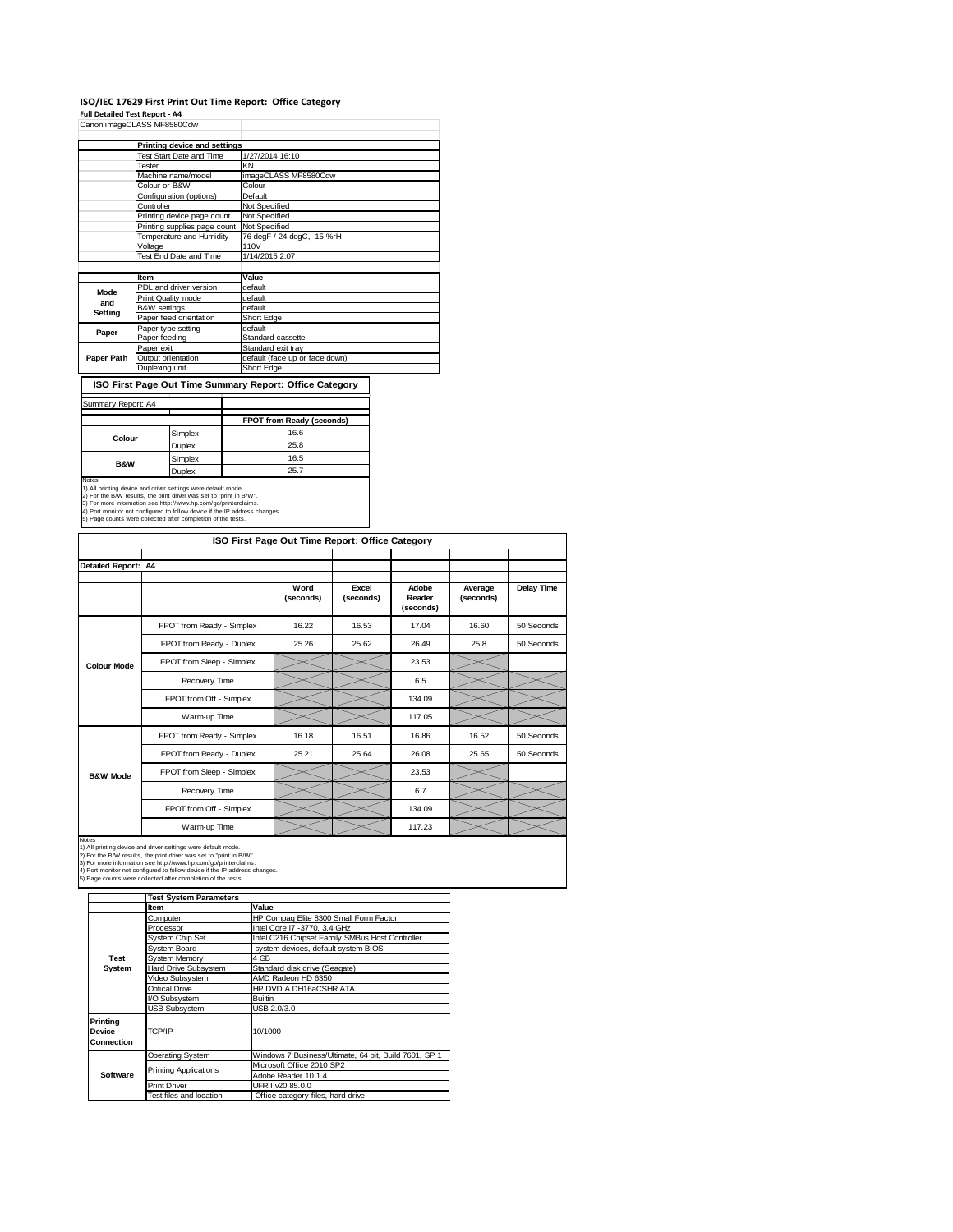**ISO/IEC 29183 Copy Productivity Report Full Detailed Test Report ‐ LETTER** Canon imageCLASS MF8580Cdw

|           | Canon imageCLASS MF8580Cdw              |                                                                |  |  |
|-----------|-----------------------------------------|----------------------------------------------------------------|--|--|
|           | <b>Machine Setup Information</b>        |                                                                |  |  |
|           | Test Start Date and Time 1/28/2014 9:26 |                                                                |  |  |
|           | <b>Tester KN</b>                        |                                                                |  |  |
|           |                                         | Machine name/model imageCLASS MF8580Cdw                        |  |  |
|           | Colour or B&W Colour                    |                                                                |  |  |
|           | Configuration (options) Not Specified   |                                                                |  |  |
|           |                                         | Temperature and Humidity 75 degF / 24 degC, 16 %rH             |  |  |
|           | Test End Date and Time: 7/21/2014 8:38  |                                                                |  |  |
|           |                                         |                                                                |  |  |
|           | Pre-set Item                            | <b>Pre-set Value</b>                                           |  |  |
|           | Output Resolution Default               |                                                                |  |  |
|           | <b>Output Quality Default</b>           |                                                                |  |  |
| Mode      |                                         | Copying Mode Colour for Colour and B&W for B&W                 |  |  |
|           | Auto Density Adjustment Default         |                                                                |  |  |
|           |                                         | Collating function Set in Control Panel                        |  |  |
| Paper     | Paper Sending Direction Default         |                                                                |  |  |
|           | Paper Type Setting Default              |                                                                |  |  |
| Paper     | Paper Feeding Tray 2                    |                                                                |  |  |
| Path      | Paper Exit Default                      |                                                                |  |  |
|           |                                         | Face Up Exit Default (face down)                               |  |  |
|           | <b>Fixing Capability Default</b>        |                                                                |  |  |
| Temporary | Image Quality Stability Default         |                                                                |  |  |
| Stop      | Capacity of Paper Default               |                                                                |  |  |
|           | Others None                             |                                                                |  |  |
|           |                                         |                                                                |  |  |
|           | Paper Manufacturer HP / Xerox           |                                                                |  |  |
| Paper     |                                         | Paper Weight 20lb / 75 g/m2                                    |  |  |
|           | Paper Size Letter / A4                  |                                                                |  |  |
|           |                                         | Paper type/name HP Multipurpose Colorlok / Xerox Business 4200 |  |  |

| <b>SFCOT</b> | sESAT (ipm) |
|--------------|-------------|
| 16.6         | 21.0        |
| 14.8         | 20.7        |
|              |             |

Notes<br>First Copy Out and Copy Speed measured using ISO/IEC 29183, excludes<br>first set of test documents. For more information see<br>http://www.hp.com/go/printerclaims. Exact speed varies depending on the<br>system configuration

|                | Detailed Report: LETTER |              |       |             |                |             |  |
|----------------|-------------------------|--------------|-------|-------------|----------------|-------------|--|
|                |                         |              |       |             |                |             |  |
|                | <b>Target</b>           | sFCOT (secs) |       | sEFTP (ipm) |                | sESAT (ipm) |  |
|                |                         |              | 1copy | 1copy+30sec | 1copy+4minutes |             |  |
|                | A                       | 16.45        | 3.64  | 15.92       | 20.00          | 20.94       |  |
|                |                         |              |       | 15 sets     | 93 sets        |             |  |
|                | в                       | 16.73        | 3.58  | 15.97       |                | 21.07       |  |
|                |                         |              |       | 15 sets     |                |             |  |
| Color          | C                       | 16.45        | 3.64  | 15.98       |                | 21.07       |  |
|                |                         |              |       | 15 sets     |                |             |  |
|                | D                       | 16.44        | 3.64  | 15.98       |                | 21.07       |  |
|                |                         |              |       | 15 sets     |                |             |  |
|                | Average                 | 16.6         | 3.6   | 15.9        | 20.0           | 21.0        |  |
|                | A                       | 14.73        | 4.05  | 15.87       | 20.14          | 20.00       |  |
|                |                         |              |       | 15 sets     | 94 sets        |             |  |
|                | B                       | 14.71        | 4.07  | 16.22       |                | 21.06       |  |
|                |                         |              |       | 14 sets     |                |             |  |
| <b>B&amp;W</b> | C                       | 14.75        | 4.05  | 16.47       |                | 21.06       |  |
|                |                         |              |       | 15 sets     |                |             |  |
|                | D                       | 14.74        | 4.05  | 16.47       |                | 21.06       |  |
|                |                         |              |       | 15 sets     |                |             |  |
|                | Average                 | 14.8         | 4.0   | 16.2        | 20.1           | 20.7        |  |
| Notes          |                         |              |       |             |                |             |  |

Notes<br>First Copy Out and Copy Speed measured using ISO/IEC 29183, excludes first set of test documents. For more information see<br>http://www.hp.com/go/printerclaims. Exact speed varies depending on the system configuration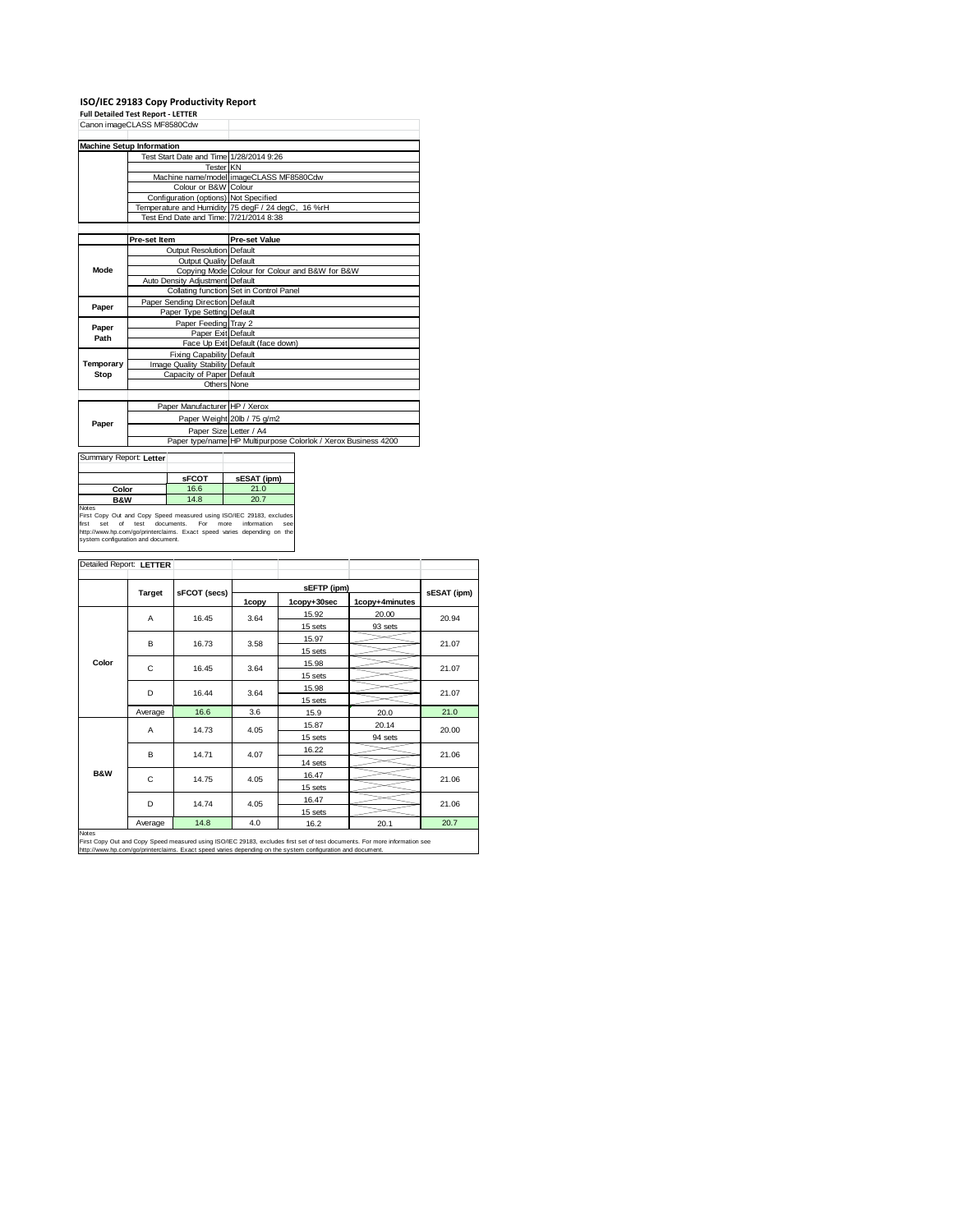## **ISO/IEC 29183 Copy Productivity Report Full Detailed Test Report ‐ A4**

|           | Canon imageCLASS MF8580Cdw              |                                                                |
|-----------|-----------------------------------------|----------------------------------------------------------------|
|           | <b>Machine Setup Information</b>        |                                                                |
|           | Test Start Date and Time 1/28/2014 9:26 |                                                                |
|           | Tester KN                               |                                                                |
|           |                                         | Machine name/model imageCLASS MF8580Cdw                        |
|           | Colour or B&W Colour                    |                                                                |
|           | Configuration (options) Not Specified   |                                                                |
|           |                                         | Temperature and Humidity 75 degF / 24 degC, 16 %rH             |
|           | Test End Date and Time: 7/21/2014 8:38  |                                                                |
|           |                                         |                                                                |
|           | Pre-set Item                            | <b>Pre-set Value</b>                                           |
|           | Output Resolution Default               |                                                                |
|           | Output Quality Default                  |                                                                |
| Mode      |                                         | Copying Mode Colour for Colour and B&W for B&W                 |
|           | Auto Density Adjustment Default         |                                                                |
|           |                                         | Collating function Set in Control Panel                        |
| Paper     | Paper Sending Direction Default         |                                                                |
|           | Paper Type Setting Default              |                                                                |
| Paper     | Paper Feeding Tray 2                    |                                                                |
| Path      | Paper Exit Default                      |                                                                |
|           |                                         | Face Up Exit Default (face down)                               |
|           | Fixing Capability Default               |                                                                |
| Temporary | Image Quality Stability Default         |                                                                |
| Stop      | Capacity of Paper Default               |                                                                |
|           | Others None                             |                                                                |
|           |                                         |                                                                |
|           | Paper Manufacturer HP / Xerox           |                                                                |
|           |                                         | Paper Weight 20lb / 75 g/m2                                    |
| Paper     | Paper Size Letter / A4                  |                                                                |
|           |                                         | Paper type/name HP Multipurpose Colorlok / Xerox Business 4200 |

| Summary Report: A4                                                                                                                                                                                                                                                           |              |             |  |  |  |  |
|------------------------------------------------------------------------------------------------------------------------------------------------------------------------------------------------------------------------------------------------------------------------------|--------------|-------------|--|--|--|--|
|                                                                                                                                                                                                                                                                              | <b>SFCOT</b> | sESAT (ipm) |  |  |  |  |
| Colour                                                                                                                                                                                                                                                                       | 17.0         | 19.9        |  |  |  |  |
| <b>B&amp;W</b>                                                                                                                                                                                                                                                               | 14.9         | 19.9        |  |  |  |  |
| Notes<br>First Copy Out and Copy Speed measured using ISO/IEC 29183, excludes<br>information<br>first<br>test documents.<br>of<br>For<br>more<br>Set<br>see<br>http://www.hp.com/go/printerclaims. Exact speed varies depending on the<br>system configuration and document. |              |             |  |  |  |  |

| Detailed Report: A4 |         |              |       |                 |                |             |  |
|---------------------|---------|--------------|-------|-----------------|----------------|-------------|--|
|                     |         |              |       | sEFTP (ipm)     |                |             |  |
|                     | Target  | sFCOT (secs) | 1copy | 1copy+30sec     | 1copy+4minutes | sESAT (ipm) |  |
|                     | A       | 17.23        | 3.47  | 15.02           | 19.00          | 19.98       |  |
|                     |         |              |       | 14 sets         | 88 sets        |             |  |
|                     | B       | 16.89        | 3.55  | 15.02           |                |             |  |
| Colour              |         |              |       | 14 sets         |                | 20.00       |  |
|                     | C       | 16.89        | 3.54  | 15.03           |                | 20.00       |  |
|                     |         |              |       | 14 sets         |                |             |  |
|                     | D       | 16.89        | 3.54  | 15.02           |                | 20.00       |  |
|                     |         |              |       | 14 sets         |                |             |  |
|                     | Average | 17.0         | 3.5   | 15.0            | 19.0           | 19.9        |  |
|                     | A       | 14.90        | 4.01  | 15.59           | 19.16          | 19.98       |  |
|                     |         |              |       | 14 sets         | 89 sets        |             |  |
|                     | B       | 14.86        | 4.01  | 15.58           |                | 20.00       |  |
|                     |         |              |       | 14 sets         |                |             |  |
| <b>B&amp;W</b>      | C       | 14.89        | 4.01  | 15.59           |                | 19.98       |  |
|                     |         |              |       | 14 sets         |                |             |  |
|                     | D       | 14.87        | 4.01  | 15.58           |                | 19.98       |  |
|                     | Average | 14.9         | 4.0   | 14 sets<br>15.5 | 19.1           | 19.9        |  |

Notes<br>First Copy Out and Copy Speed measured using ISO/IEC 29183, excludes first set of test documents. For more information see<br>http://www.hp.com/go/printerclaims. Exact speed varies depending on the system configuration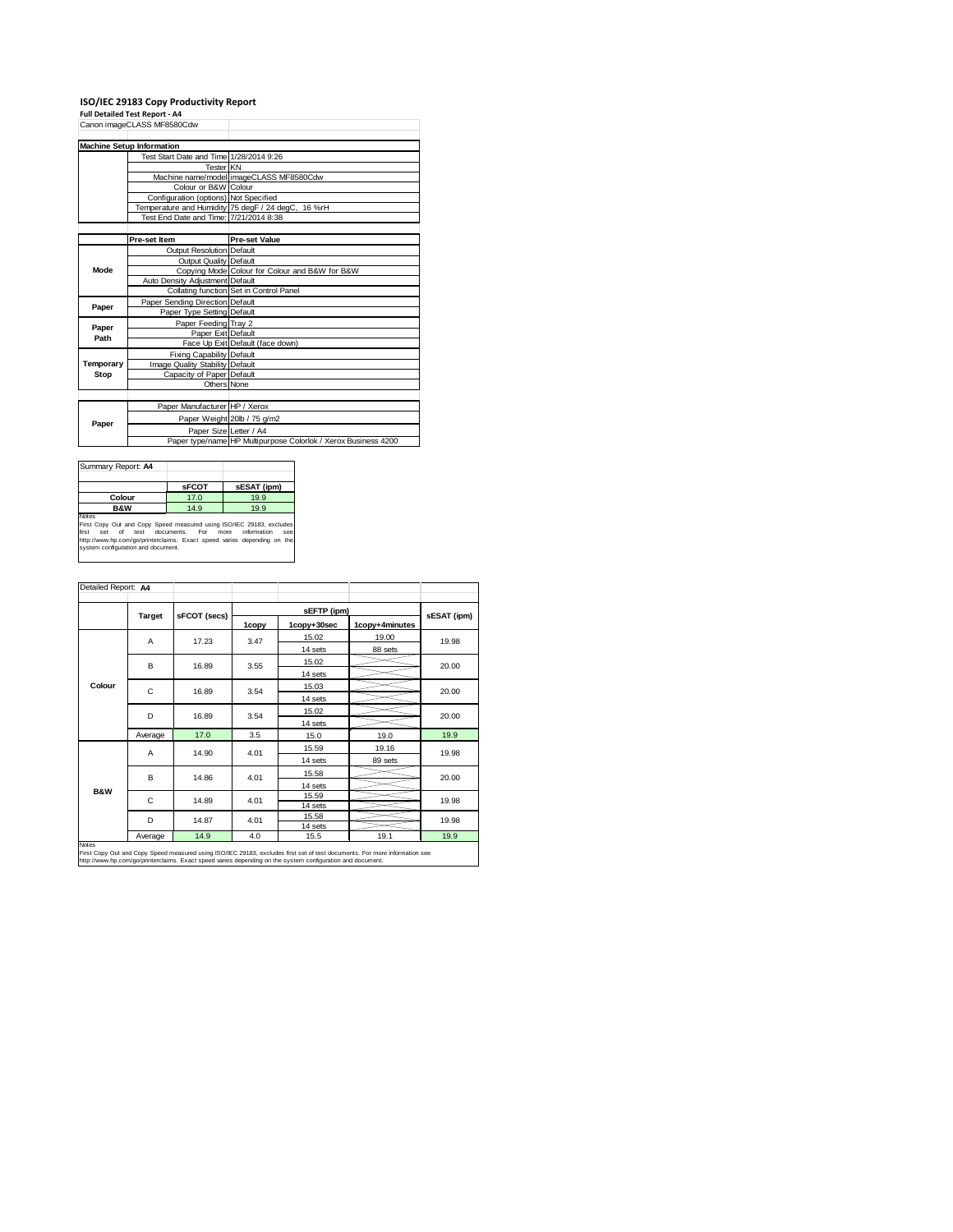## **ISO/IEC 24735 Copy Productivity Report Full Detailed Test Report ‐ LETTER**

| <b>Machine Setup Information</b>        |                                                                |
|-----------------------------------------|----------------------------------------------------------------|
| Test Start Date and Time 1/29/2014 8:26 |                                                                |
| <b>Tester KN</b>                        |                                                                |
|                                         | Machine name/model imageCLASS MF8580Cdw                        |
| Colour or B&W Colour                    |                                                                |
| Configuration (options) Not Specified   |                                                                |
|                                         | Temperature and Humidity 75 degF / 24 degC, 19 %rH             |
| Test End Date and Time: 7/21/2014 12:11 |                                                                |
|                                         |                                                                |
| <b>Pre-set Item</b>                     | <b>Pre-set Value</b>                                           |
| <b>Output Resolution Default</b>        |                                                                |
| Output Quality Default                  |                                                                |
|                                         | Copying Mode Colour for Colour and B/W for B/W                 |
| Auto Density Adjustment Default         |                                                                |
|                                         | Collating function Set in Control Panel                        |
| Paper Sending Direction Default         |                                                                |
| Paper Type Setting Default              |                                                                |
|                                         | Paper Feeding Standard cassette                                |
|                                         | Paper Exit Standard exit tray                                  |
| Face Up Exit Default                    |                                                                |
| <b>Fixing Capability Default</b>        |                                                                |
| Image Quality Stability Default         |                                                                |
| Capacity of Paper Default               |                                                                |
|                                         | Others Default                                                 |
|                                         |                                                                |
| Paper Manufacturer HP / Xerox           |                                                                |
|                                         | Paper Weight 20lb / 75 g/m2                                    |
| Paper Size Letter / A4                  |                                                                |
|                                         | Paper type/name HP Multipurpose Colorlok / Xerox Business 4200 |

| ISO/IEC 24735 Copy Productivity Report |                     |              |            |                   |                |                   |
|----------------------------------------|---------------------|--------------|------------|-------------------|----------------|-------------------|
| Detailed Report: LETTER                |                     |              |            |                   |                |                   |
|                                        |                     | FSOT (secs)  |            | EFTP (ipm)        |                | ESAT (ipm)        |
|                                        | <b>Copying Mode</b> | 1 set only   | 1 set only | $1$ set $+30$ sec | 1 set $+4$ min | $1$ set $+30$ sec |
| <b>Color Mode</b>                      | 1:1                 |              | 6.35       | 16.23             | 19.71          | 21.05             |
|                                        |                     | 37.72        | (1 set)    | 6 sets            | 26 sets        |                   |
|                                        | 1:2                 | 48.44        | 4.94       | 8.60              |                | 10.58             |
|                                        |                     |              | $1$ set)   | 5 sets            |                |                   |
|                                        | 2:2                 | 70.45        | 3.40       | 8.52              |                | 10.58             |
|                                        |                     |              | 1 set)     | 5 sets            |                |                   |
|                                        |                     | 1:1<br>24.07 | 9.96       | 17.82             | 17.79          | 21.06             |
| <b>B&amp;W</b> mode                    |                     |              |            | 6 sets            | 26 sets        |                   |
|                                        | 1:2                 | 42.21        | 5.66       | 9.02              |                | 10.58             |
|                                        |                     |              |            | 5 sets            |                |                   |
|                                        | 2:2                 | 44.14        | 5.42       | 8.88              |                | 10.58             |
|                                        |                     |              |            | 5 sets            |                |                   |

Notes Reports located: http://www.hp.com/go/printerclaims

 $\mathbf{I}$